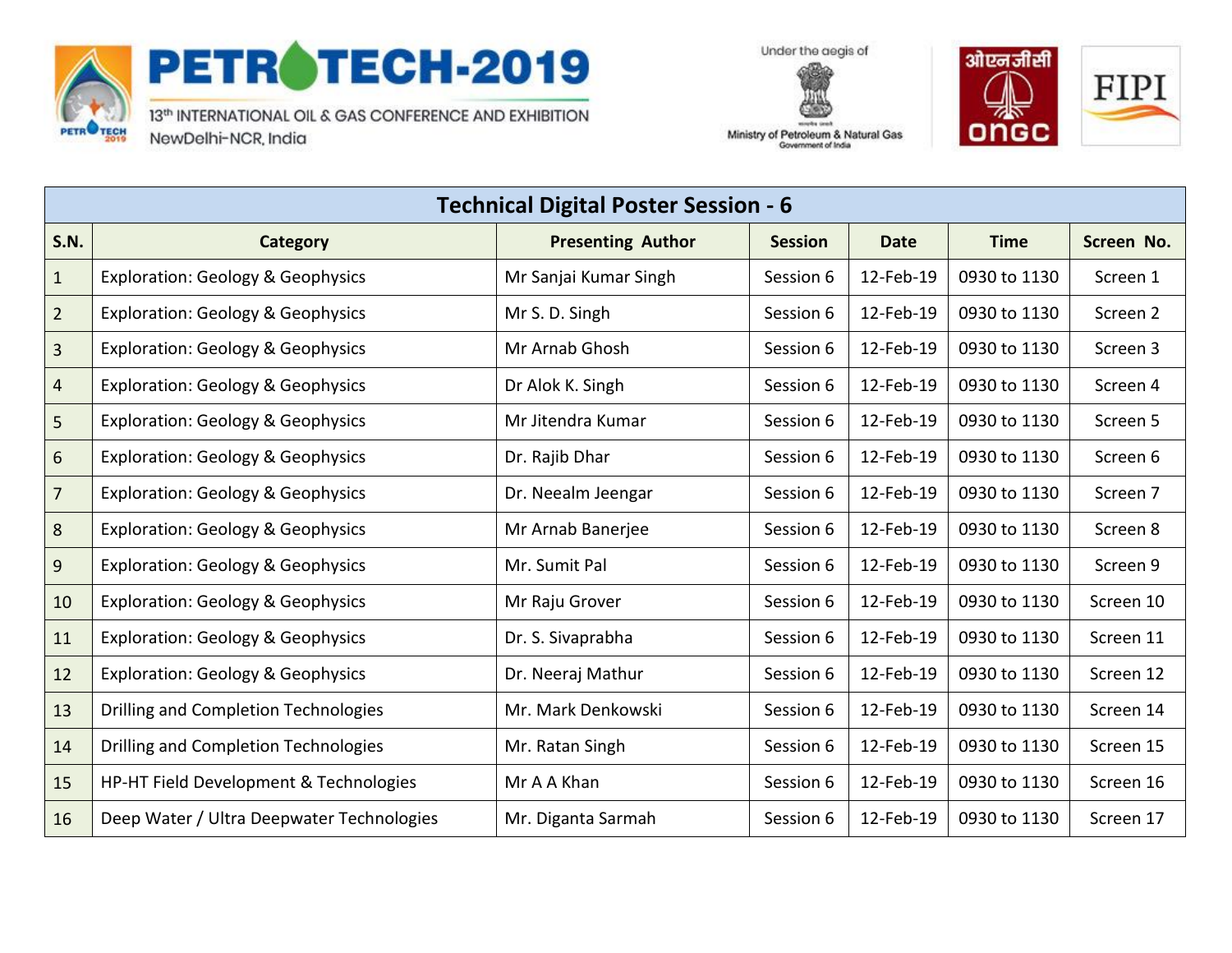

## PETROTECH-2019

13th INTERNATIONAL OIL & GAS CONFERENCE AND EXHIBITION NewDelhi-NCR, India

Under the aegis of



Ministry of Petroleum & Natural Gas Government of India

| 17 | Deep Water / Ultra Deepwater Technologies | Mr.SIMMITI                | Session 6 | 12-Feb-19 | 0930 to 1130 | Screen 18 |
|----|-------------------------------------------|---------------------------|-----------|-----------|--------------|-----------|
| 18 | Health, Safety & Environment              | Mr. Lakshmanan Ramanathan | Session 6 | 12-Feb-19 | 0930 to 1130 | Screen 19 |
| 19 | Health, Safety & Environment              | Mr Gada Lal Das           | Session 6 | 12-Feb-19 | 0930 to 1130 | Screen 20 |
| 20 | Health, Safety & Environment              | Dr. Ramesh Kandanelli     | Session 6 | 12-Feb-19 | 0930 to 1130 | Screen 21 |
| 21 | Health, Safety & Environment              | Mr. N. N. Ray             | Session 6 | 12-Feb-19 | 0930 to 1130 | Screen 22 |
| 22 | Health, Safety & Environment              | Dr K. Sravan Kumar        | Session 6 | 12-Feb-19 | 0930 to 1130 | Screen 23 |
| 23 | Health, Safety & Environment              | Ilango Thottikalai        | Session 6 | 12-Feb-19 | 0930 to 1130 | Screen 24 |
| 24 | Health, Safety & Environment              | Mr. Bimalraj VL           | Session 6 | 12-Feb-19 | 0930 to 1130 | Screen 25 |
| 25 | Health, Safety & Environment              | Mr. Sapin Gopi            | Session 6 | 12-Feb-19 | 0930 to 1130 | Screen 26 |
| 26 | Health, Safety & Environment              | Mr. Shivaprakash          | Session 6 | 12-Feb-19 | 0930 to 1130 | Screen 27 |
| 27 | HR Management                             | Ms Ankita Pal             | Session 6 | 12-Feb-19 | 0930 to 1130 | Screen 28 |
| 28 | HR Management                             | Ms. Urmila Chatterjee     | Session 6 | 12-Feb-19 | 0930 to 1130 | Screen 29 |
| 29 | HR Management                             | Mr. Munesh Sharma         | Session 6 | 12-Feb-19 | 0930 to 1130 | Screen 30 |
| 30 | HR Management                             | Ms. Binny Sharma          | Session 6 | 12-Feb-19 | 0930 to 1130 | Screen 31 |
| 31 | HR Management                             | Mr Sankara Rao Rongali    | Session 6 | 12-Feb-19 | 0930 to 1130 | Screen 32 |
| 32 | HR Management                             | Ms. Arpana Anand          | Session 6 | 12-Feb-19 | 0930 to 1130 | Screen 33 |
| 33 | HR Management                             | Ms Neha Srivastava        | Session 6 | 12-Feb-19 | 0930 to 1130 | Screen 34 |
| 34 | HR Management                             | Mr. S. Ramesh             | Session 6 | 12-Feb-19 | 0930 to 1130 | Screen 35 |